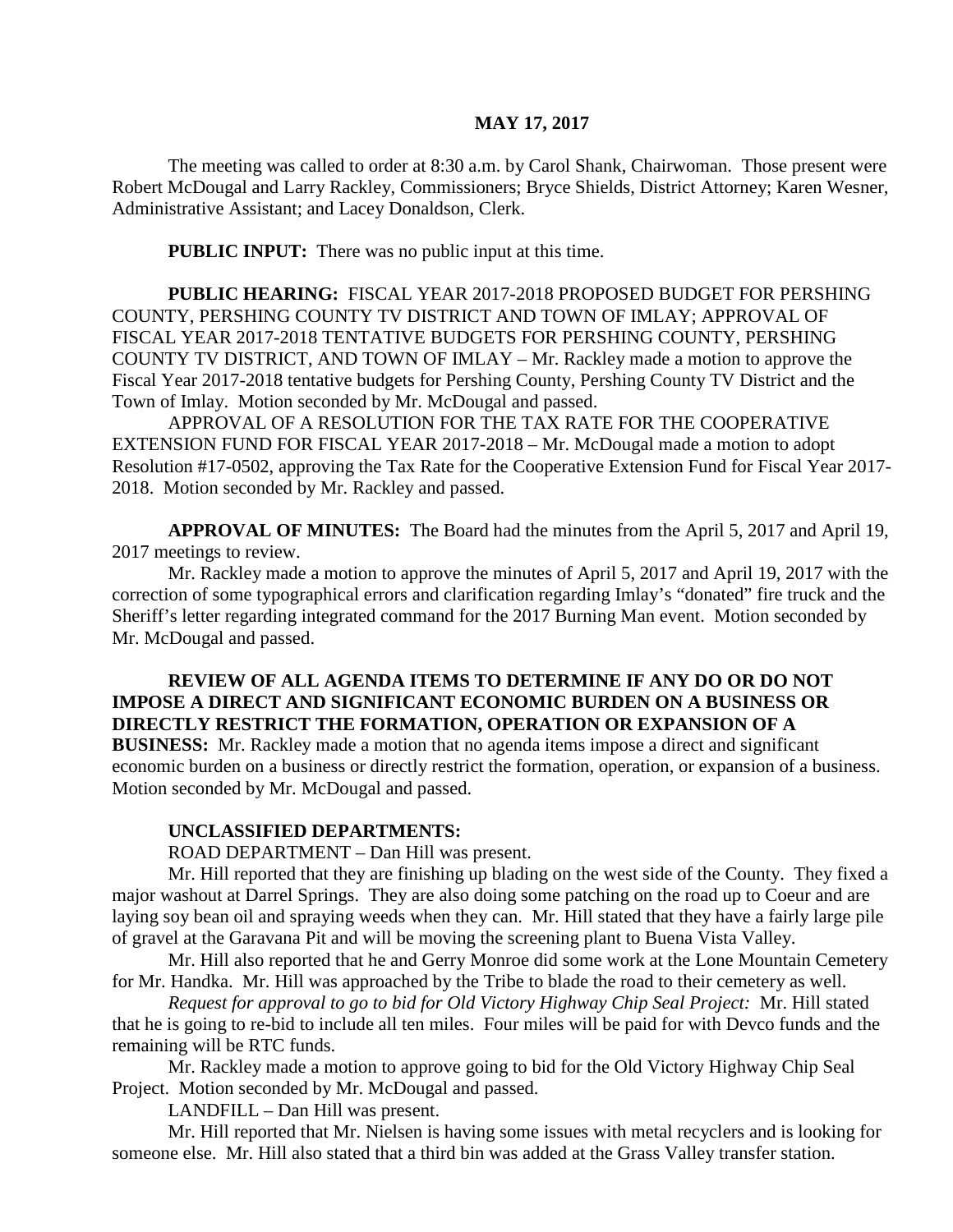Mr. Hill will be attending the cooperators meeting with Burning Man this afternoon.

BUILDINGS AND GROUNDS – John Handka was present.

Mr. Handka reported that he sprayed weeds at the Imlay Community Center and around the deputy's house. He also sprayed weeds at the Grass Valley Firehouse and the Community Center.

Mr. Handka stated that two valves were replaced out at McDougal Field. Mr. Handka stated that making the repairs at McDougal Field delayed the mowing at the Courthouse Park for a week. Mr. Rackley stated that they received several complaints about the Courthouse Park. Mr. Handka stated that he couldn't turn the water on at the ball fields without those repairs being made. Mrs. Shank stated that there are a lot of foxtails in the Park. Mr. Handka stated that they have been sprayed. She also asked if there were bare spots that need to be seeded. Mr. Handka stated that every time they have put seed out the birds get to it. He also stated that they don't water often enough. They are trying to work on small sections at a time.

Mr. McDougal stated that the ball fields have been thatched and look really good. Mr. Handka stated that a large section is dying and, after speaking to some other lawn care professionals, he believes it is a fungus. He has purchased a spray to get rid of it. Mr. Rackley stated that we have an excellent resource in Steve Foster from Cooperative Extension if Mr. Handka ever has any questions.

Mr. Handka stated that all the weeds have been addressed at the Lone Mountain Cemetery. The trees are being trimmed. He also stated that he has a long term plan that he will start this summer to address the drainage issues. The trees have been trimmed at Big Meadow Cemetery as well. The prison crew was working on the weeds, but was called to an emergency. It was noted that the Sheriff's Office might have inmates that can help as well.

Mr. Handka stated that the trees were trimmed at the Courthouse Park and at the Museum. A few trees were trimmed by the Admin building as well. Mr. Handka also went up to Toulon Peak and changed the air filters in the cooling system.

*Quotes for motion detectors and burglar alarms for county buildings within the City of Lovelock:* This item will be placed on the next agenda.

*Discussion regarding approval to add RV hook-up at the Imlay county rental home for Deputy Jason Flanagan:* Mr. Handka stated that Deputy Flanagan is currently running an extension cord from his trailer to the empty house. Mr. Handka stated that Bruce Hudson will be out there today installing the electrical plug. Mrs. Shank stated that Deputy Flanagan is willing to pay for half of the hook-up costs. Mr. McDougal asked if this is allowable under our Planning Code. Mr. Rackley stated that it is allowed on a temporary basis. Mr. Shields stated that he thought the Code allows for 6 months with the issuance of a Building Permit, but will double check. After reviewing the Code, Mr. Shields stated that you can stay on the property for up to 14 days, 4 times per year. If you have a building permit, you can stay in an RV for up to 18 months plus extensions. It was noted that there is an RV park nearby. Mr. McDougal also expressed concern about the uninhabitable home that the County owns.

COOPERATIVE EXTENSION/4-H – Steve Foster was present.

Mr. Foster reported that he held a feed lot school two Fridays in a row. He also met with individuals at the Nevada Department of Agriculture looking for a location to do a demonstration research project on Russian knapweed. A Webinar was held to discuss maximizing forages. Mr. Foster went to Reno to teach a Certified Slaughter Basic II class, but no one signed up so it was cancelled. Mr. Foster also taught a 4-H class in preparation for the Livestock Show. He will be planting two soy bean test plots this week if the weather permits.

Mr. Foster stated that he attended the Big Meadow Conservation District meeting, the Western SARE (Sustainable Agriculture Resource and Education) State Coordinator Teleconference and the Humboldt Water Shed Weed Management Board meeting.

In 4-H news, the Livestock Show was held last Sunday and it went very well. The Nevada Junior Livestock Show is in Reno this week.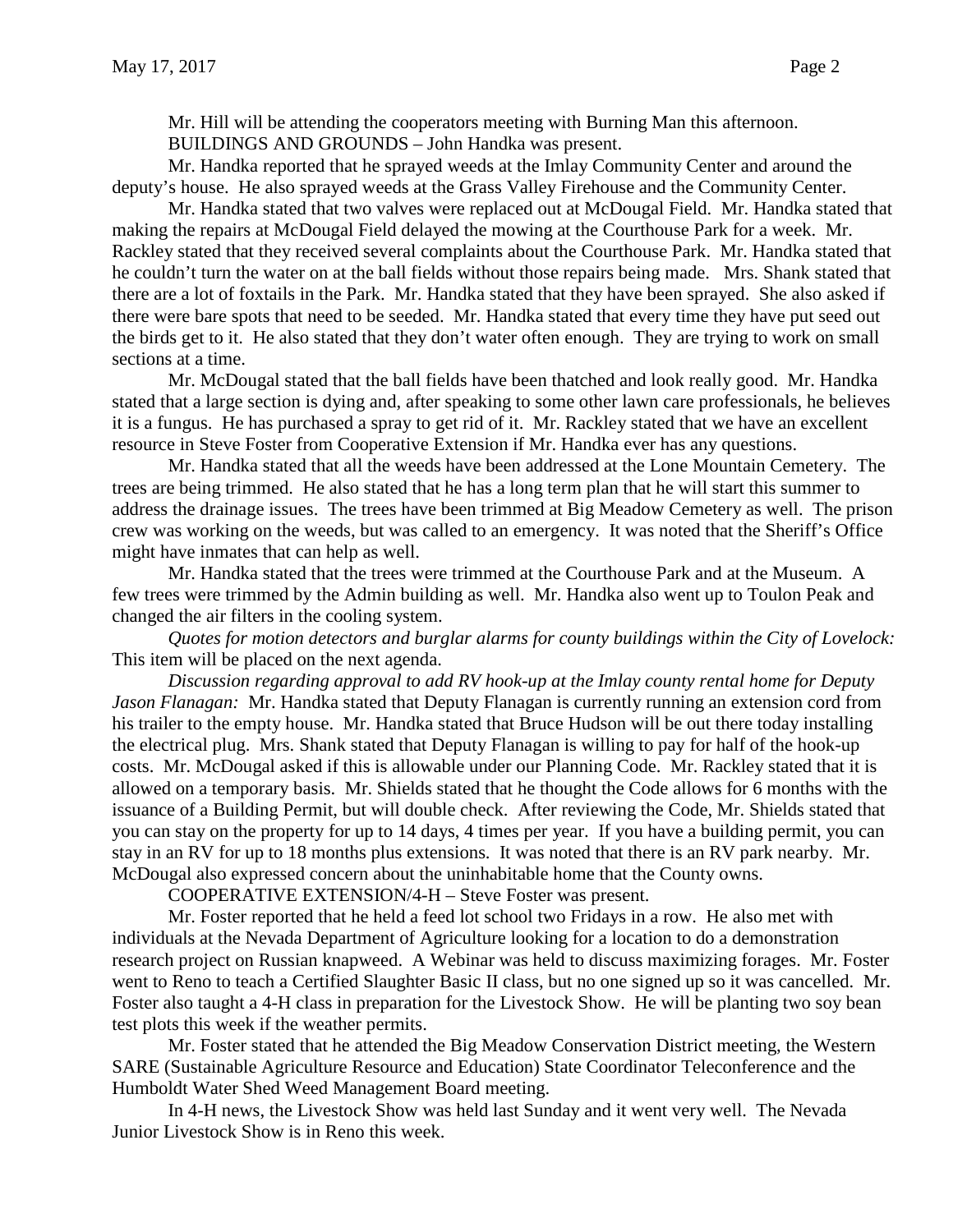Mr. Foster will be teaching at the Nevada Youth Range Camp June  $18<sup>th</sup> - 24<sup>th</sup>$ . He will be giving a Pesticide Presentation in Reno on June  $14^{\text{th}}$ . 4-H Camp will be July  $16^{\text{th}} - 22^{\text{nd}}$  at Lake Tahoe.

Mr. Foster also informed the Board that the Fiber Optics is now hooked up and he has submitted the notice to terminate the T1 line.

PERSHING COUNTY FIRE/AMBULANCE REPORTS –

*AMBULANCE REPORT:* Chief Carmichael stated that the repairs to one of the ambulances will put them over budget. Trina Allen is still working on finding out what needs to be done to put the fourth ambulance back in service.

*Intrastate Interlocal Contract between the State of Nevada, Division of Health Care Financing and Policy and Pershing County for and on the behalf of the Pershing County Ambulance Service to provide emergency transportation ground ambulance services to eligible recipients under Title XIX within Pershing County, in accordance with the State of Nevada Medicaid State Plan and Nevada Medicaid Services Manual:* Mrs. Shank asked Chief Carmichael if he had any concerns regarding the contract. Chief Carmichael stated that he had never received the contract to review. Mrs. Wesner stated that she emailed it to him after the last meeting. It was noted that this item was on the last agenda and the Board held off on a decision so Chief Carmichael could review it. Mr. Rackley stated that the Board should go ahead and move forward.

Mr. Rackley made a motion to approve the Intrastate Interlocal Contract between the State of Nevada, Division of Health Care Financing and Policy and Pershing County for and on the behalf of the Pershing County Ambulance Service. Motion seconded by Mr. McDougal.

Chief Carmichael asked if this was time sensitive or if he could have the chance to look at the contract. Mrs. Wesner stated that she has received several calls asking when it was going to be approved.

Mrs. Shank called for a vote and the motion carried.

Later in the morning, Mr. Shields stated that he spoke with a Deputy Attorney General yesterday and was told that the version of the contract in the packet is a zero sum contract. In their legal research the State discovered that they needed to include an amount of consideration in the contract. Mr. Shields was sent an updated contract with terms added to Paragraph 7 listing a cost of \$33,017 for SFY16; approximately \$43,000 for SFY17 and approximately \$43,000 for SFY18 for a total not to exceed \$120,000. Mrs. Shank asked how they could go from zero to \$120,000. Mr. Shields explained that these are all in-kind services provided by our ambulance service. They are determining the actual value of these in-kind services so that they can seek reimbursement from the Federal Government. Mr. Shields is trying to determine if the reimbursement would be filtered back to the local ambulance service. Mr. Shields asked that the Board void the motion approving the contract so that he has time to do some more research.

Mr. Rackley made a motion to withdraw his previous motion approving the Intrastate Interlocal Contract between the State of Nevada, Division of Health Care Financing and Policy and Pershing County. Motion seconded by Mr. McDougal and passed.

SAFETY – Pam Munk was present.

Mrs. Munk stated that she has been working on holding make-up classes for the Safety training. This year she has held 56 classes for required training, 6 additional training classes and 3 tail-gate classes. The building inspections are behind schedule. They will be doing two inspections this Friday. The annual Safety BBQ will be held on Friday, June  $30<sup>th</sup>$ .

Mrs. Shank stated that she spoke with Mrs. Munk about writing up the County's requirements for Safety Training so that the employees can start utilizing e-learning. This will free Mrs. Munk up to write grants. Mrs. Shank would like this to happen starting July  $1<sup>st</sup>$ . Mrs. Munk stated that she has been researching grants to replace the playground equipment. Our equipment is 25 years old.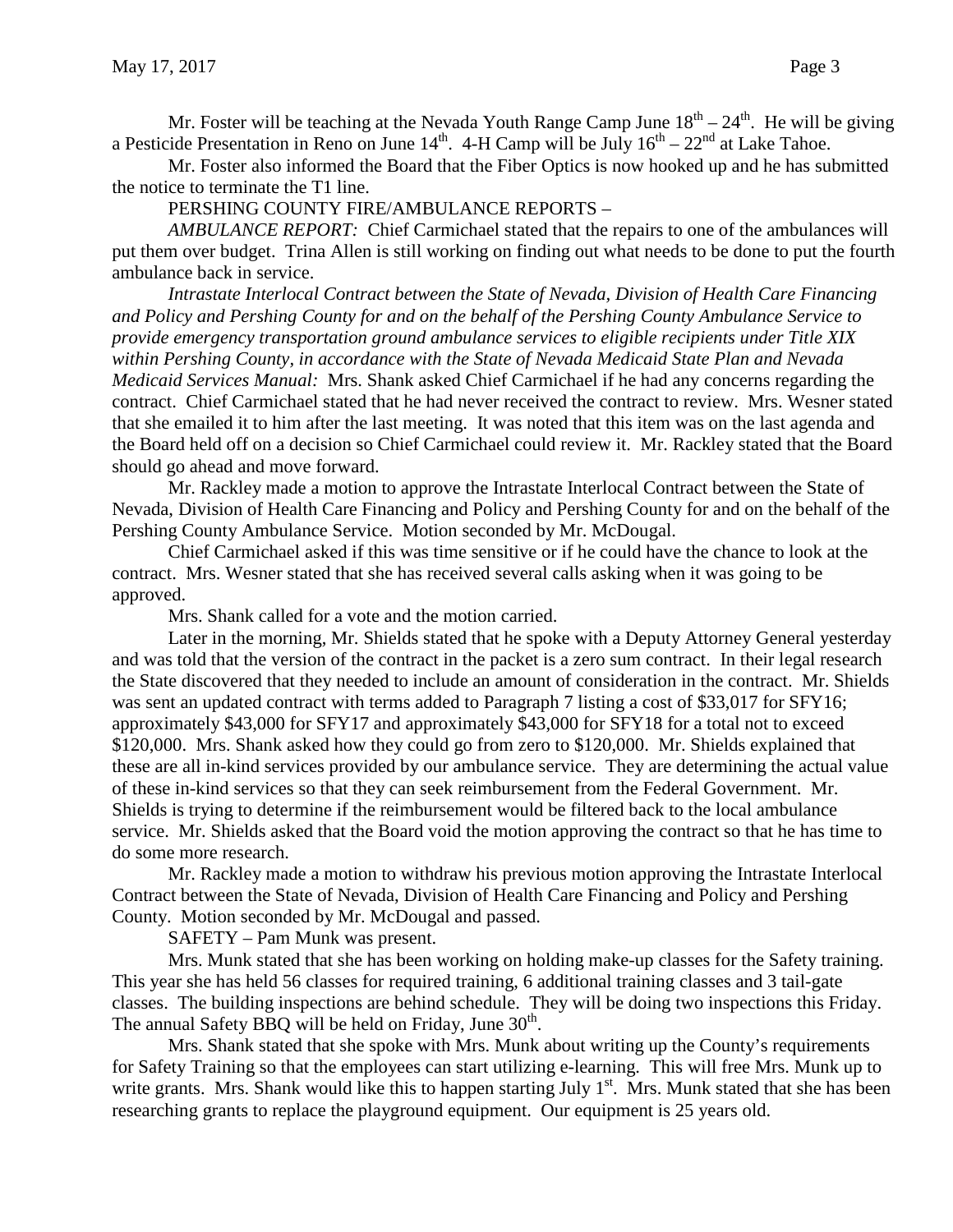### **ELECTED DEPARTMENTS:**

LACEY DONALDSON, CLERK-TREASURER – Mrs. Donaldson reported that she and Mrs. Cerini-Jones received a template contract from Churchill County for the Assessor/Tax Collection software. Once they review it they will forward it to Mr. Shields. Mrs. Donaldson also reported that she participated in a conference call with the Secretary of State last week and Secretary Cegavske was confident that partial funding for the voting equipment replacement will be approved.

RENE CHILDS, RECORDER-AUDITOR – Mrs. Childs stated that she and one of her staff visited Lyon County to view the Tyler Technology programs in use. The other two staff members will also be going there later this month as well. Mrs. Childs stated that Josh Foli, Lyon County Comptroller, stressed that they all can't be implemented at the same time. The Chart of Accounts and accounting side should be done first with payroll following 6-8 months later. Mr. Foli paid approximately \$263,000 four years ago when he implemented Tyler for the accounting and payroll functions. Mrs. Childs gave the Board some information regarding the conversion and stated that she feels an IT person is a necessity.

LAURI CERINI-JONES, ASSESSOR – Mrs. Cerini-Jones will be attending a meeting regarding the DevNet contract tomorrow.

**MARZEN HOUSE MUSEUM:** REQUEST TO REMOVE INVENTORY ITEM HP PRINTER – Mrs. Lusby-Angvick stated that, unbeknownst to her, the printer has already been disposed of.

Mr. Rackley made a motion to approve the request to remove the HP Printer from the Marzen House Museum's Inventory. Motion seconded by Mr. McDougal and passed.

### **ELECTED DEPARTMENTS, CONT.D:**

KAREN STEPHENS, JUSTICE COURT – *Approval of a Resolution to increase salary for Justice of the Peace, Karen Stephens, commensurate with the statutory increase of other elected officials:* Mr. Shields explained that in 2007 the Commission passed a Resolution to make the Justice of the Peace's salary commensurate with the salary of other elected officials, but they did not address longevity pay. NRS provides longevity pay for other elected officials (the DA, Assessor, Clerk-Treasurer, Sheriff, Recorder-Auditor, etc.), but it doesn't include the Justice of the Peace. The Justice of the Peace's salary is set exclusively by the County Commission. Mr. Shields told the Board in an email that District Court Judges are entitled to longevity after the fourth year of their six year term. Longevity pay for other elected officials is tied to them being re-elected.

Mrs. Shank stated that under the NRS it states that the Justice of the Peace is not entitled to longevity pay. Mr. Shields stated that it doesn't mean they can't be paid for longevity, it just means they are not included in that statute. Mr. Shields also stated that it is unconstitutional for the Legislature to interfere with compensation for the Justice of the Peace. The salary of other elected officials is up to the Legislature and the salary of the Justice of the Peace is up to the County Commission.

Mr. McDougal made a motion to adopt Resolution #17-0503 providing longevity pay for the Justice of the Peace and adopting an increase in salary for the Justice of the Peace commensurate with the County Assessor, Recorder-Auditor and Clerk-Treasurer to be paid after the completion of 4 years in office. Motion seconded by Mr. Rackley and passed unanimously.

Mrs. Childs asked for clarification when it would be paid. Longevity will start after the completion of the fourth year.

JERRY ALLEN, SHERIFF – Sheriff Allen stated that there is a Jury Trial starting today. The Sheriff's Office served approximately 119 jury summons. Sheriff Allen will be attending the Cooperators meeting in Reno today with Burning Man. Sheriff Allen reported that he is still down one employee and would like an item on the next agenda to fill the position.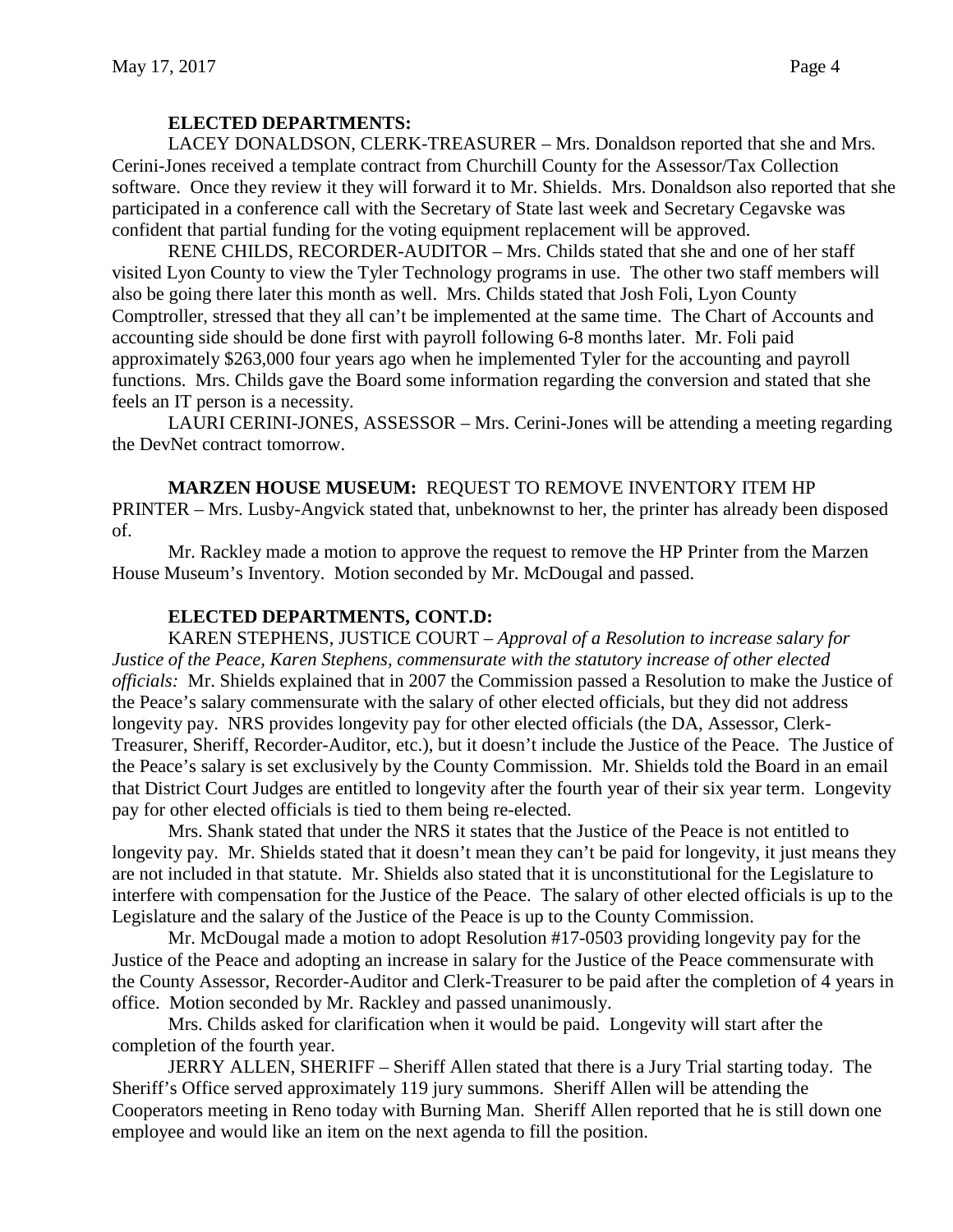Mr. Rackley mentioned that the Sheriff's office had another vehicle accident. Sheriff Allen stated that it was more of an incident than an accident. One of the deputies hit a mile marker sign and the damage was insignificant and did not warrant an insurance claim. Mr. Rackley stated that there is a policy regarding the time frame to report accidents. Mrs. Donaldson stated that she was informed of the incident, but not until a week after it happened. The County Vehicle Policy states that the Clerk will be informed immediately or no later than the next business day.

Sheriff Allen stated that they have received the equipment for the electronic citation system and have also received the body cameras. Sheriff Allen stated that with the changing technology the need for an internal IT person is greater and greater.

Mr. McDougal spoke about the RV issue at the Imlay rental house. Sheriff Allen was not aware of the issue until today. Mr. McDougal asked Sheriff Allen to speak to the deputy about finding another location for his RV. Sheriff Allen stated that he would.

**UPDATE ON PROGRESS OF SITE LOCATION, DESIGN, FUNDING, AMENITIES AND CONSTRUCTION OF POTENTIAL NEW LAW ENFORCEMENT CENTER:** Sheriff Allen and Mr. Rackley will be touring the Elko County Jail and Police Department next Thursday. Mr. Rackley has also talked to LCA Architects as well and will invite them on the tour.

Mr. McDougal doesn't believe that turning the current building into the non-secured section of the facility and building a new secured section would be more expensive than building a whole new facility. Mr. McDougal stated that we need to be directing the architects and not them directing us.

Mrs. Shank asked if we should be requesting proposals for a design build on the existing lot. Mr. Rackley stated that they are not to that point yet.

**RESOLUTION AMENDING OPTION TAX PRIORITIES FOR THE PURCHASE OF PUBLIC SAFETY VEHICLES AND EQUIPMENT:** It was explained that the amount for the Grass Valley Firehouse expansion was adjusted from \$200,000 to \$40,000 as the majority of the cost will come out of the Building Fund. One patrol vehicle for the Sheriff's office each fiscal year was also added. There was some confusion regarding the fire protection vehicles. The previous Resolution included pumpers and tankers. The amendment only mentions the tenders. Mr. Rackley will research the units that were purchased and will work with Mr. Shields to obtain the right verbiage. This will be put on the next agenda.

**PROCLAMATIONS AND AWARDS:** Nothing was submitted for consideration.

**CONSIDERATION OF A MEMORANDUM OF UNDERSTANDING BETWEEN PERSHING COUNTY AND THE PERSHING COUNTY FAIR AND RECREATION BOARD TO IDENTIFY AND SPECIFY RESPONSIBILITIES APPROPRIATE FOR EACH OF THE TWO ENTITIES FOR THE OPERATION AND MAINTENANCE OF MCDOUGAL SPORTS COMPLEX:** Mr. McDougal stated that as the Commissioner appointed to that Board he has seen some conflicts between the County's Buildings and Grounds Department and what the Recreation Board feels they are responsible for regarding the ball fields. Mr. McDougal is suggesting an MOU to identify the County's responsibilities and the Recreation Board's responsibilities. Mr. McDougal feels all maintenance and repairs should be handled by Buildings and Grounds. If parts or materials are needed, the invoices would be submitted to the Recreation Board for payment. The Recreation Board would be responsible for the scheduling calendar and any expenses or capital improvements.

Mrs. Shank stated that there is a combined effort with the Swimming Pool as well and feels it should be included in the MOU.

Mr. Shields explained that the Recreation Board is an advisory board to the County Commission. They have no outside authority and are just administrative. Mr. Shields would like to talk more about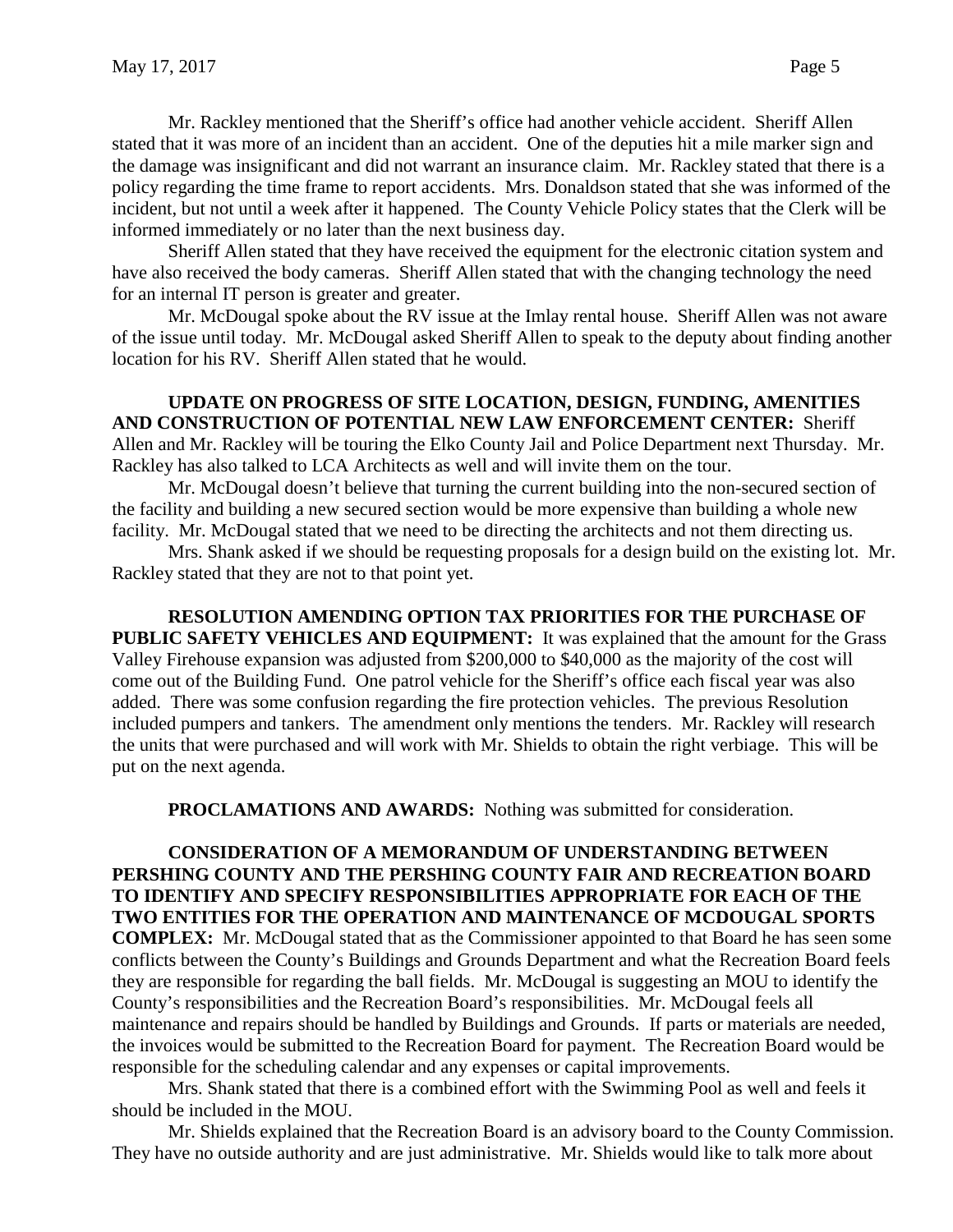this with Mr. McDougal as he feels an MOU between an advisory board and its parent board is not the right vehicle. This will be put back on a future agenda if needed.

**SALARY RESOLUTIONS:** C. ARNET, ROAD DEPARTMENT – Mrs. Wesner explained that Mr. Hill would like to move Mrs. Arnett up two steps to reward her for doing an exemplary job.

Mr. Rackley made a motion to approve the Salary Resolution for Chastity Arnett moving her from an Administrative Clerk II, Range 26, Step B to an Administrative Clerk II, Range 26, Step D effective June 6, 2017. Motion seconded by Mr. McDougal and passed.

R. AGUILAR, SHERIFF'S DEPARTMENT – Ms. Aguilar has completed her probation and is eligible for the reclassification.

Mr. McDougal made a motion to approve the Salary Resolution for Ramona Aguilar moving her from a Dispatcher I, Range 26, Step 2 to a Dispatcher II, Range 27, Step 2 effective June 1, 2017. Motion seconded by Mr. Rackley and passed.

**FIRST READING OF AN AMENDMENT TO CHAPTER 15 OF THE PERSHING COUNTY CODE AMENDING THE BUILDING DEPARTMENT FROM THE 2003 BUILDING CODES AND ADOPTING THE 2012 INTERNATIONAL BUILDING CODE (IBC) AND INTERNATIONAL RESIDENTIAL CODE (IRC) TO INCLUDE THE 2012 UNIFORM PLUMBING CODE (UPC), UNIFORM MECHANICAL CODE (UMC) AND INTERNATIONAL ENERGY CONSERVATION CODE (IECC) AND THE 2010 NATIONAL ELECTRICAL CODE (NEC) INCLUDING THE 2012 NORTHER NEVADA AMENDMENTS:** Bill #328 was introduced by Commissioner McDougal and read by Title as follows:

AN ORDINANCE AMENDING CHAPTER 15.04 ENTITLED ADOPTED BUILDING CODES, OF TITLE FIFTEEN OF THE PERSHING COUNTY CODE BY ADOPTING THE 2012 INTERNATIONAL BUILDING CODE AND THE INTERNATIONAL RESIDENTIAL CODE TO INCLUDE THE 2012 UNIFORM PLUMBING CODE, UNIFORM MECHANICAL CODE, INTERNATIONAL ENERGY CONSERVATION CODE, AND THE 2010 NATIONAL ELECTRICAL CODE, ALONG WITH THE 2012 NORTHERN NEVADA AMENDMENTS TO SUCH CODES.

## **DISCUSSION REGARDING THE CODE ENFORCEMENT OFFICER JOB DESCRIPTION; APPROVAL TO ADVERTISE OR COMBINE THE POSITION WITH A JULY 1, 2017 STARTING DATE; DETERMINATION OF REPORTING DEPARTMENT, QUALIFICATIONS, AND PHYSICAL LOCATION OF EMPLOYEE:** The Board reviewed the old job description and an amended job description. There was discussion regarding making the District Attorney's office the reporting department and whether or not POST (Peace Officer Standards Training) Certification should be required. Mr. Shields stated that the Certification would be needed to do investigations for the DA's office; however, Code Enforcement is the first priority. Mr. Shields stated that if he is going to be tasked with the supervision of this person, he would like the position to also be housed in his office.

Later in the afternoon Mrs. Wesner gave the Board the updated job description with the changes requested.

Mr. McDougal made a motion to approve the Code Enforcement Officer Job Description as amended and authorized the advertisement and hiring to fill the position. Motion seconded by Mr. Rackley and passed.

**CORRESPONDENCE:** There was no correspondence discussed.